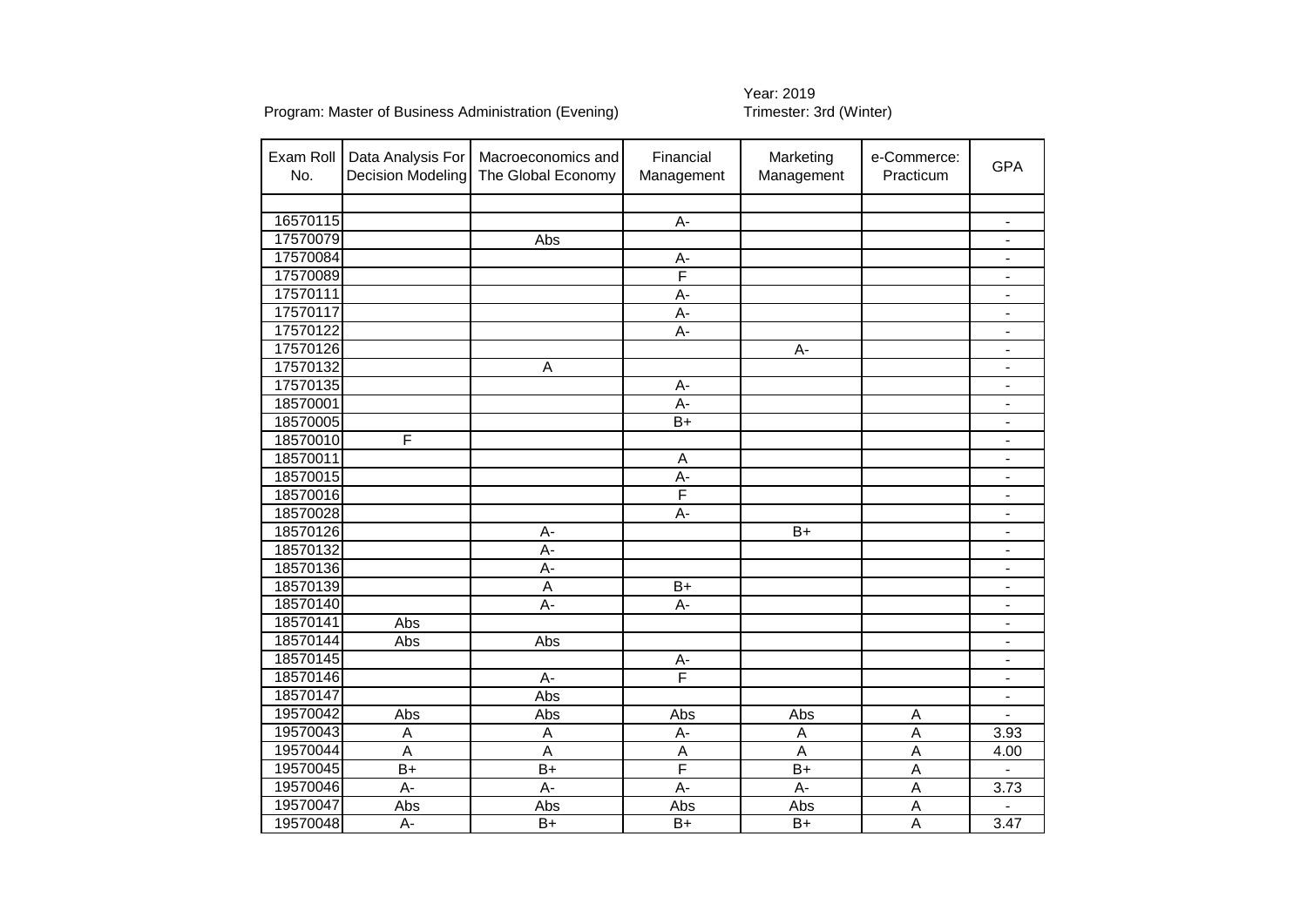# Year: 2019<br>Trimester: 3rd (Winter)

| Exam Roll<br>No. | Data Analysis For<br><b>Decision Modeling</b> | Macroeconomics and<br>The Global Economy | Financial<br>Management | Marketing<br>Management | e-Commerce:<br>Practicum | <b>GPA</b>               |
|------------------|-----------------------------------------------|------------------------------------------|-------------------------|-------------------------|--------------------------|--------------------------|
|                  |                                               |                                          |                         |                         |                          |                          |
| 19570049         | $A -$                                         | Α                                        | Α                       | $A-$                    | A                        | 3.87                     |
| 19570050         | A-                                            | Α                                        | Α                       | A                       | A                        | 3.93                     |
| 19570051         | A                                             | Α                                        | A                       | A                       | A                        | 4.00                     |
| 19570052         | A-                                            | Α                                        | A-                      | Α                       | A                        | 3.87                     |
| 19570053         | A-                                            | $B+$                                     | $A -$                   | A-                      | A                        | 3.64                     |
| 19570054         | B+                                            | $B+$                                     | F                       | А-                      | A                        | $\overline{a}$           |
| 19570055         | $A -$                                         | $B+$                                     | F                       | $B+$                    | A                        | $\overline{\phantom{0}}$ |
| 19570056         | A-                                            | $A -$                                    | $B+$                    | $A -$                   | A                        | 3.64                     |
| 19570057         | A                                             | А-                                       | $A-$                    | A-                      | A                        | 3.80                     |
| 19570059         | A-                                            | Α                                        | $B+$                    | Α                       | Α                        | 3.78                     |
| 19570060         | A                                             | А                                        | Α                       | A                       | A                        | 4.00                     |
| 19570061         | A-                                            | Α                                        | $A-$                    | A                       | A                        | 3.87                     |
| 19570062         | A                                             | А-                                       | A                       | A-                      | A                        | 3.87                     |
| 19570063         | A                                             | Α                                        | A                       | A                       | A                        | 4.00                     |
| 19570064         | $B+$                                          | $A-$                                     | F                       | A                       | A                        | $\overline{\phantom{0}}$ |
| 19570066         | $B+$                                          | $B+$                                     | F                       | $B+$                    | A                        | $\blacksquare$           |
| 19570067         | B+                                            | $B+$                                     | A-                      | A                       | A                        | 3.62                     |
| 19570068         | F                                             | F                                        | A                       | $A -$                   | A                        | $\overline{a}$           |
| 19570069         | A                                             | А-                                       | A-                      | A-                      | A                        | 3.80                     |
| 19570070         | A                                             | $A-$                                     | A                       | A                       | A                        | 3.93                     |
| 19570071         | $B+$                                          | $B+$                                     | F                       | А-                      | A                        | $\blacksquare$           |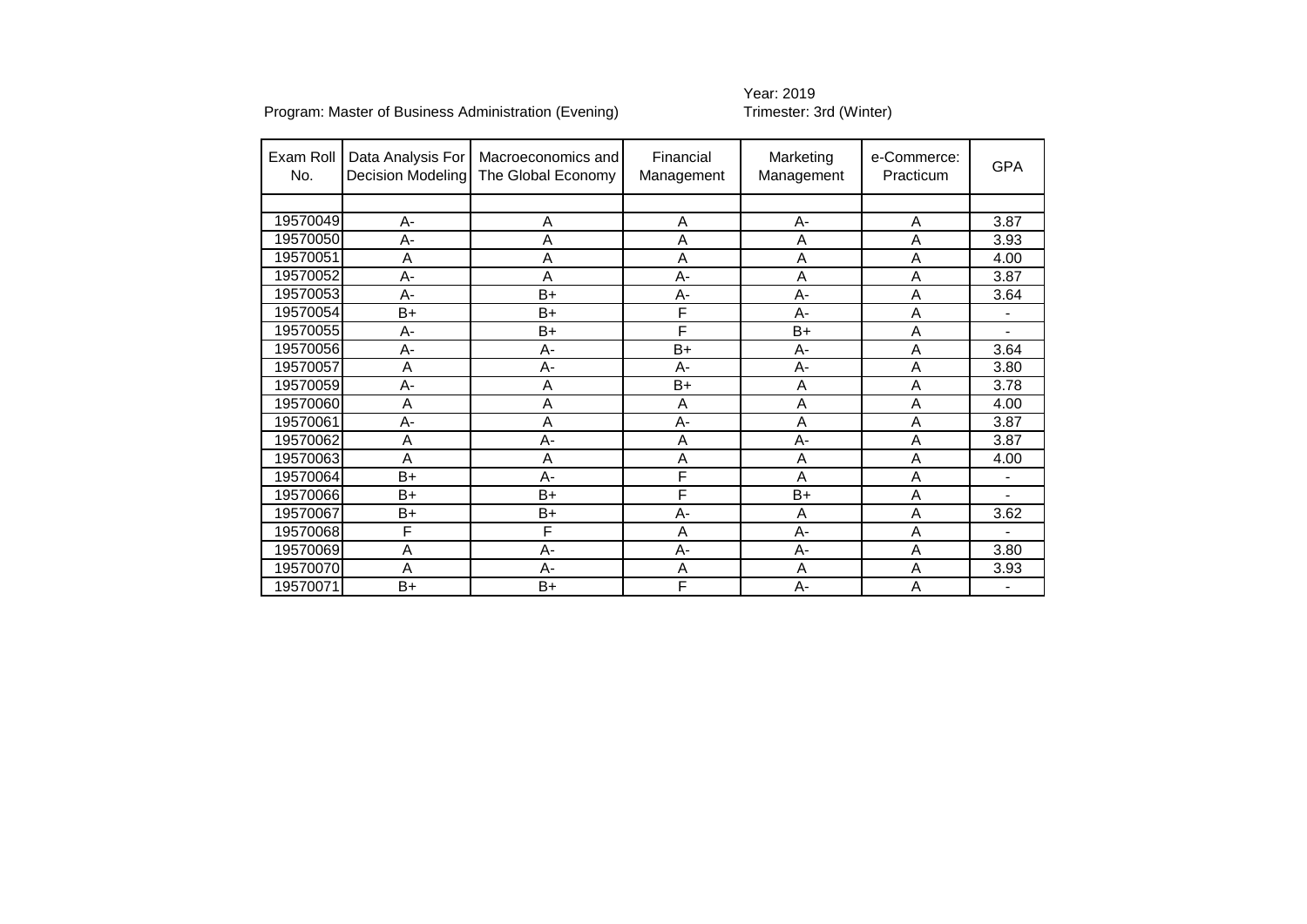Year: 2019<br>Trimester: 4th (Winter)

| Exam Roll | OB and     | Managerial | <b>Business Research</b> | <b>Business Development</b> |
|-----------|------------|------------|--------------------------|-----------------------------|
| No.       | Leadership | Accounting | Methodology              | Plan: Graduate Seminar      |
|           |            |            |                          |                             |
| 17570072  |            | F          |                          |                             |
| 17570079  |            |            |                          | $B+$                        |
| 17570087  |            |            | Abs                      |                             |
| 17570089  | B+         |            |                          |                             |
| 17570121  | Abs        | Abs        |                          |                             |
| 17570123  | B+         | F          |                          |                             |
| 17570126  | B+         |            |                          |                             |
| 17570135  | А-         |            |                          |                             |
| 17570137  |            | A          |                          |                             |
| 18570007  |            | Α          |                          |                             |
| 18570010  | F          |            |                          |                             |
| 18570011  |            | А-         |                          |                             |
| 18570016  |            |            | F                        |                             |
| 18570025  |            | F          |                          |                             |
| 18570026  |            |            | Abs                      |                             |
| 18570028  |            | А-         |                          |                             |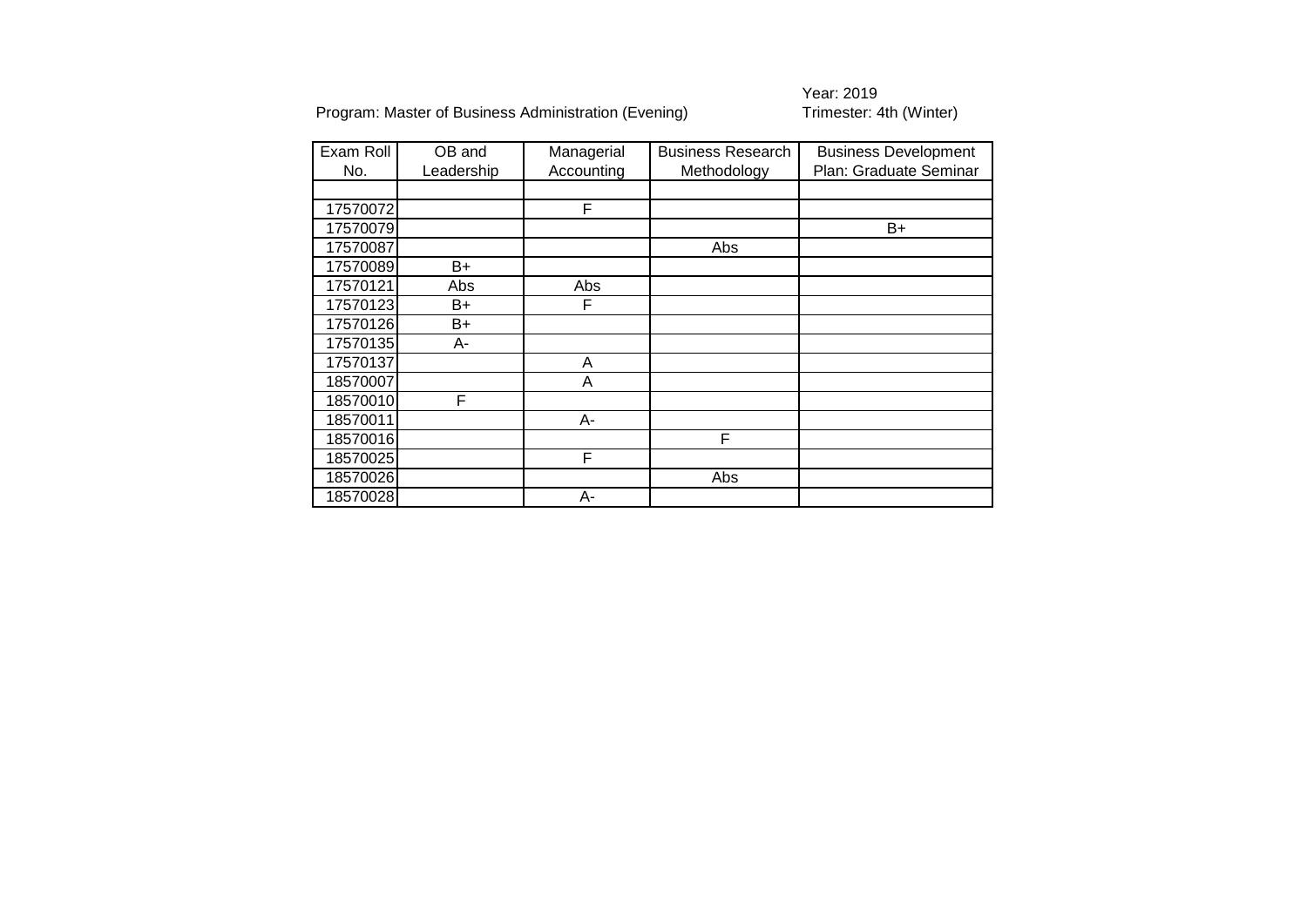Year: 2019

#### Program: Master of Business Administration (Evening) Trimester: 5th (Winter)

Exam Roll No. **Operations** and Service Management **Consumer** Behavior Empoloyees Relations Management Seminar in HRM Portfolio Management and Security Analysis Human **Resource** Management Strategic Brand Management Decision Support System Financial Institutions and Markets GPA 17570112 A - 17570124 F B+ - 17570129 A- - 18570001 | | | | | | | | | | | A | | | 18570003 A- - 18570004 | | | | | | | | | | | | | B+ | | | 18570026 | | | | | | | | | | | | | | NQ | | | 18570120| A- | A- | | | | A | A- | | | 3.78 18570121 A A A- A 3.93 18570122| B+ | | | | | | A- | Abs | | | | | | A- | -18570123 A- B+ A A B+ A B+ A B+ A B+ A 3.58 18570124 | A | A | A | A | A | A | 3.85 18570125 A A B+ A 3.83 18570126**| A- | | | | | | A | A | | | | | | | A-** | 3.85 18570127 A A- A A 3.93 18570128 A A A A 4.00 18570129 | | | | | | B+ | A | | | | | | | | 3.83 18570130 A A A A 4.00 18570131 A A A B+ 3.83 18570132 B+ | | | | | F | A | | | | B+ | -18570133| A- | | | | A- | A- | | A- | 3.70 18570134 | A | A | A | A | A | A | 4.00 18570136 | | | | | | | A- | B+ | | | | | | A- | 3.68 18570137 A A A A 4.00 18570138 A- B+ A- A 3.68 18570139 A- | A | | | | A- | A | | | 3.85 18570140 A- A A- A- 3.78 18570141 A- A B+ A- 3.68 18570142 | | | | B+ | A- | | | A- | 3.68 18570143 A A- A- A- 3.78 18570144 F | A- | A | A- | A | A | -18570145 | A- | A- | A- | A- | A- | | 3.85 18570146 A- A- A- A- 3.70 18570147 A- A- A A- 3.78 18570148 | | | | B+ | A | | | A- | 3.75